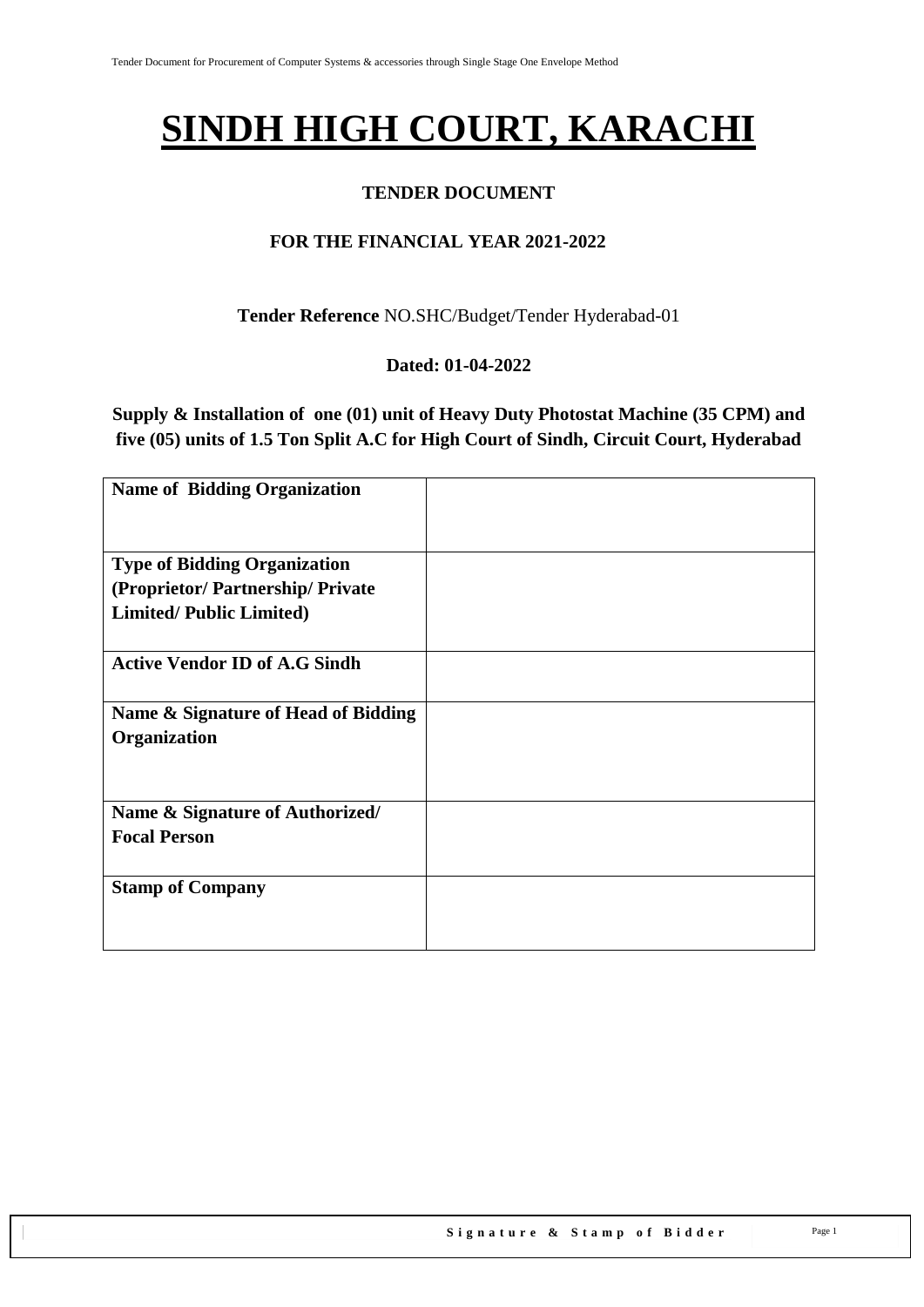Tender Document for Procurement of Computer Systems & accessories through Single Stage One Envelope Method

Tender Reference No. \_\_\_\_\_\_\_\_\_\_\_\_\_ Dated\_\_\_\_\_\_\_\_\_\_\_\_\_\_

**To,** 

**The Learned Registrar, Sindh High Court, Karachi.**

Respected Sir,

We, the undersigned, offer to provide our services for **"Supply & Installation of Heavy Duty Photostat Machine and 1.5 ton Split A.Cs on lot wise basis for High Court of Sindh, Circuit Court, Hyderabad"**, as a Bid, sealed in an envelope. Mr. \_\_\_\_\_\_\_\_\_\_\_\_\_\_\_\_\_\_\_ holding CNIC No. \_\_\_\_\_\_\_\_\_\_ has been authorized to attend the Bid Meetings on behalf of our organization.

We understand that Sindh High Court is not bound to accept any Proposal you receive and reserves the right to accept or reject any offer and to annul the bidding process and reject all proposals without assigning any reason or having to owe any explanation whatsoever.

The decision of Purchase Committee shall be final and cannot be challenged on any ground at any forum and the Purchase Committee will not be liable for any loss or damage to any party acting in reliance thereon. Sincerely,

**Name: Designation: Name of Company Dated:**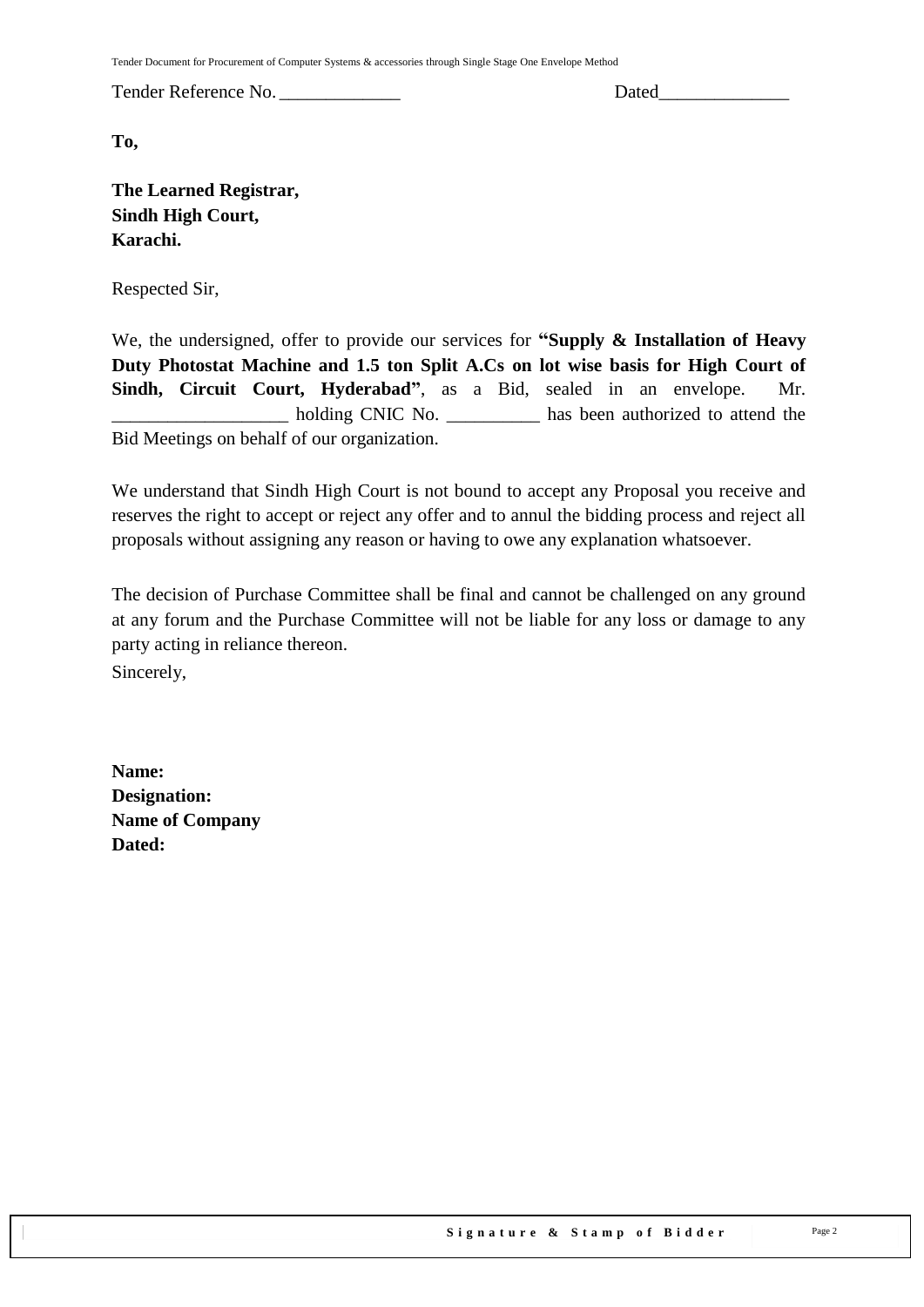## **Contents**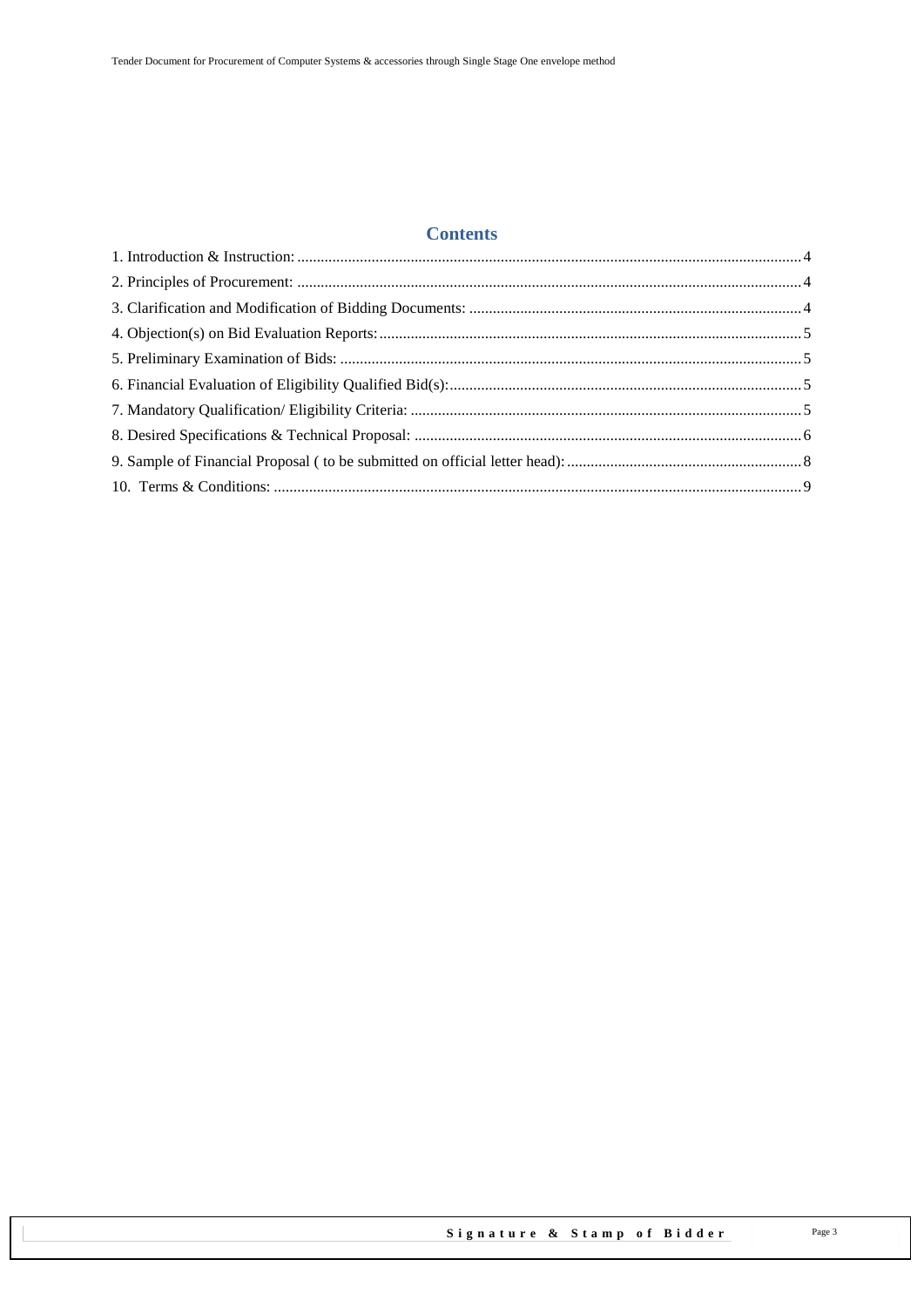## <span id="page-3-0"></span>**1. Introduction & Instruction:**

Dear Tenderer:

The **SINDH HIGH COURT (SHC)** is the highest judicial institution of the province of [Sindh.](https://en.wikipedia.org/wiki/Sindh) We are interested to **"Supply & Installation of Heavy Duty Photostat Machine and 1.5 ton Split A.Cs on lot wise basis for High Court of Sindh, Circuit Court, Hyderabad"**in transparent manner. SHC reserves the right to increase/ decrease the quantities as per requirement in the light of availability of funds, as per rules.

| <b>Description</b>                                                                                     |                                      |  |  | Date $\&$ time of Date $\&$ time of |  |  |  |
|--------------------------------------------------------------------------------------------------------|--------------------------------------|--|--|-------------------------------------|--|--|--|
|                                                                                                        | Submission of Bids   Opening of Bids |  |  |                                     |  |  |  |
| <b>Supply &amp; Installation of five</b> $\vert$ On or before $\vert$ On 13 <sup>th</sup> May, 2022 at |                                      |  |  |                                     |  |  |  |
| (05) units of Split A.Cs $(1.5 \nvert 13^{th}$ May, 2022 at 10:00   10:30 a.m.                         |                                      |  |  |                                     |  |  |  |
| ton) and one $(01)$ unit of $ a.m.$                                                                    |                                      |  |  |                                     |  |  |  |
| Photostat Machine (35 CPM)                                                                             |                                      |  |  |                                     |  |  |  |
| for High Court of Sindh,                                                                               |                                      |  |  |                                     |  |  |  |
| Circuit Court, Hyderabad                                                                               |                                      |  |  |                                     |  |  |  |
| through single stage<br>one                                                                            |                                      |  |  |                                     |  |  |  |
| envelope method.                                                                                       |                                      |  |  |                                     |  |  |  |

#### <span id="page-3-1"></span>**2. Principles of Procurement:**

Sindh High Court ensures that procurements are conducted in a *fair and transparent manner* and the object of procurement brings value for money to this Court. Hence, bidders are directed to provide soft copies of scanned tender documents, tax registration certificates, purchase orders, bank maintenance certificate, financial statements and undertaking. All such documents should be merged in one (01) PDF FILE for records. Bidders are advised to report the corruption matters directly to Registrar, High Court of Sindh, Karachi [\(registrar@sindhhighcourt.gov.pk\)](mailto:registrar@sindhhighcourt.gov.pk), if they are asked to give gifts/ bribe/ cash/ etc. for receiving cheques/award of tender etc.

#### <span id="page-3-2"></span>**3. Clarification and Modification of Bidding Documents:**

Bidding Document has been prepared by Procurement Committee as per rules. Clarifications (if any) for contents of bidding documents etc. may be sent to the Procurement Committee through Registrar, High Court in writing, at least five calendar days prior to the date of opening of bid. Clarification in response to a query shall be uploaded on the official website of Sindh High Court. All bidders are advised to visit the website of Sindh High Court for keeping them updated.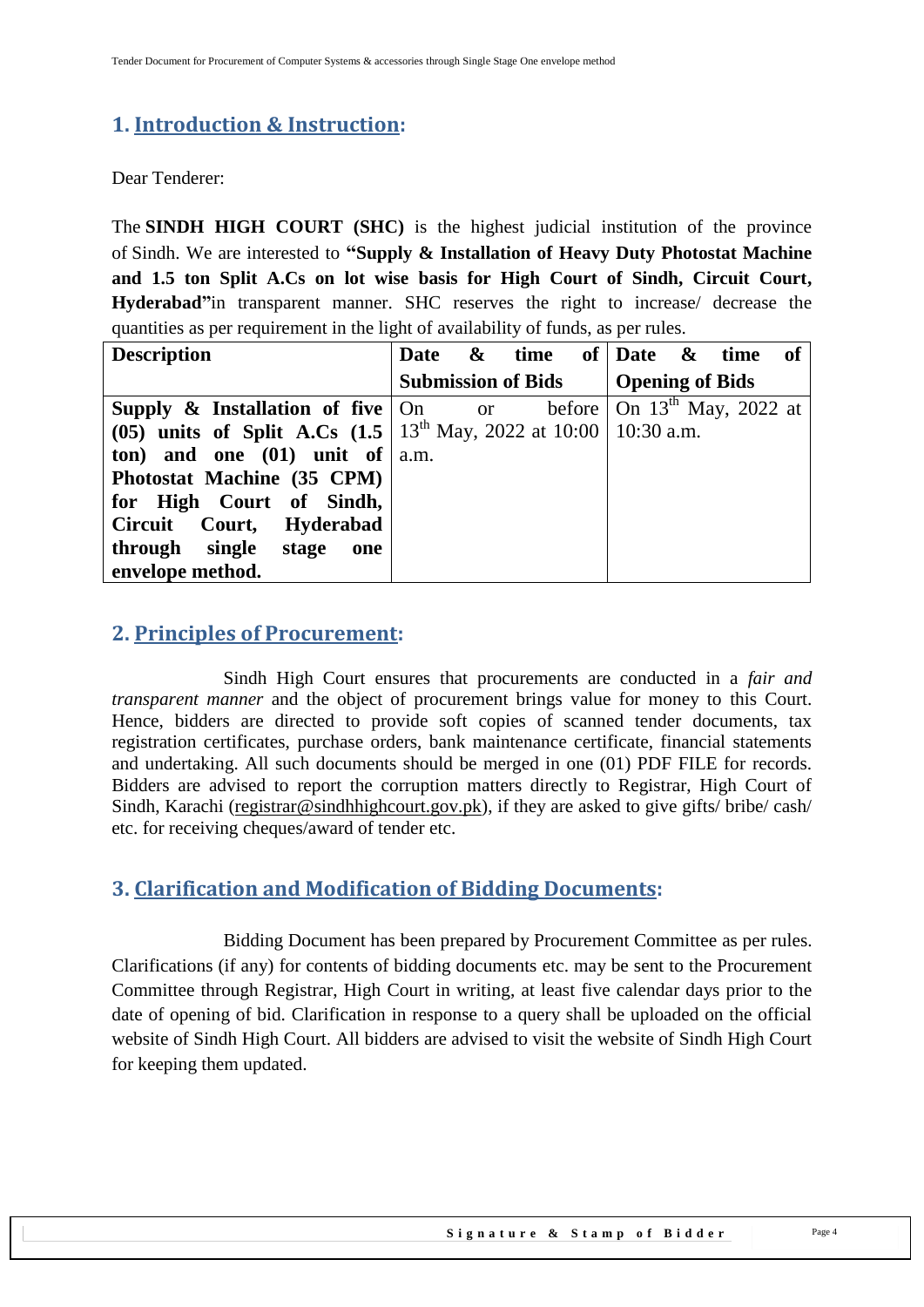## <span id="page-4-0"></span>**4. Objection(s) on Bid Evaluation Reports:**

 Bid Receiving Time Sheet, Bid Attendance Sheet, Eligibility Criteria Report, Technical Bid Evaluation Report and Financial Bid Evaluation Report shall be uploaded on the official website of High Court of Sindh. Objection(s) if any should be submitted within THREE (03) calendar days of uploading of reports. Thereafter, no objection shall be entertained.

## <span id="page-4-1"></span>**5. Preliminary Examination of Bids:**

 Procurement Committee shall examine the bids to confirm that all required documents and specifications/ technical documentation requested in bidding documents have been provided, and to determine the completeness of each document submitted. If any of the required documents or information is missing, the bid shall be rejected. Further, Sindh High Court shall examine the Bid to confirm that all terms and conditions specified in the bidding documents have been accepted by the Bidder without any material deviation or reservation.

## <span id="page-4-2"></span>**6. Financial Evaluation of Eligibility Qualified Bid(s):**

 **Financial Evaluation of technically qualified Bid (s) shall be done on the basis of unit price with all taxes on lot wise basis**. All government taxes shall be applicable as per rules. Tender may be awarded to the lowest technically bidder (s) subject to fulfillment of all the terms & conditions of bidding documents and specifications/ requirements of Sindh High Court as mentioned in bidding documents.

| S.No           | <b>Eligibility Criteria</b>                                             | Flag          |
|----------------|-------------------------------------------------------------------------|---------------|
| $\mathbf{1}$   | Complete filled, signed & stamped Tender Document                       | Flag-A        |
| $\overline{2}$ | Profile of company/firm                                                 | <b>Flag-B</b> |
| 3              | <b>Relevant Tax Registration Certificates</b>                           | $Flag-C$      |
| $\overline{5}$ | Copies of at least three (03) Purchase Orders of similar nature during  | Flag-D        |
|                | the last three years.                                                   |               |
| 6              | Dealership/Reseller Certificate                                         | Flag-E        |
| $\tau$         | Undertaking on judicial stamp paper that firm has never been            | <b>Flag-F</b> |
|                | blacklisted by any government semi government, autonomous and           |               |
|                | stated owned organization.                                              |               |
| 8              | Average Financial turnover of at least Rs. 1 million per annum during   | <b>Flag-G</b> |
|                | the last three years. (copies of authenticated financial statements are |               |
|                | required)                                                               |               |

## <span id="page-4-3"></span>**7. Mandatory Qualification/ Eligibility Criteria:**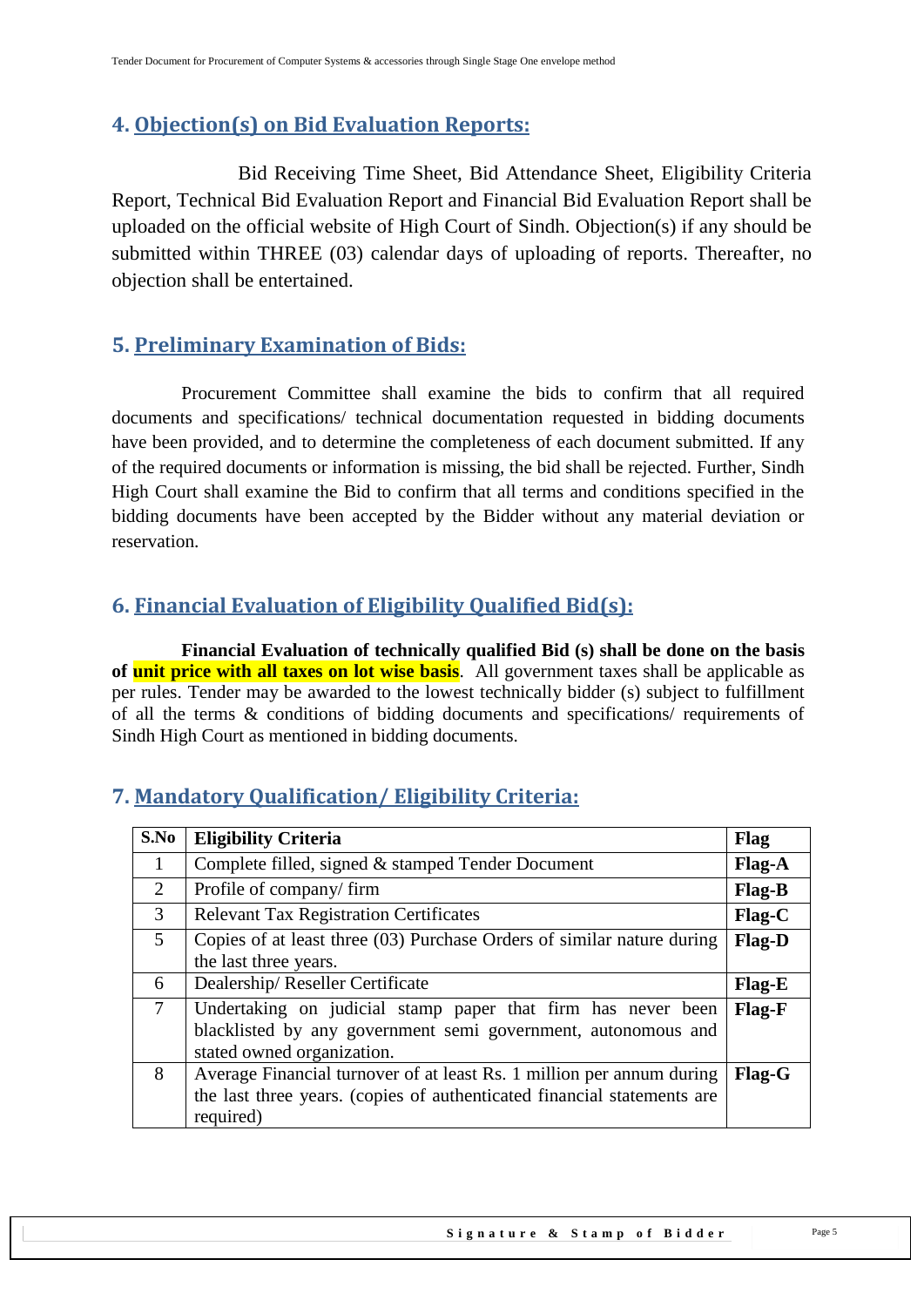# <span id="page-5-0"></span>**8. Desired Specifications & Technical Proposal: LOT NO. 1**

| <b>ONE (01) UNIT OF HEAVY DUTY PHOTOSTAT MACHINE (35 CPM)</b> |                                                                                                                                                                                                                                                    |                                                                                                                                                                                                                                                                                         |                                        |         |    |  |  |  |
|---------------------------------------------------------------|----------------------------------------------------------------------------------------------------------------------------------------------------------------------------------------------------------------------------------------------------|-----------------------------------------------------------------------------------------------------------------------------------------------------------------------------------------------------------------------------------------------------------------------------------------|----------------------------------------|---------|----|--|--|--|
|                                                               | <b>Requirements of Sindh High Court</b>                                                                                                                                                                                                            |                                                                                                                                                                                                                                                                                         | <b>Specifications</b><br><b>Bidder</b> | offered | by |  |  |  |
| $\mathbf{1}$                                                  | <b>Brand</b>                                                                                                                                                                                                                                       | Canon or imported / equivalent<br>standard                                                                                                                                                                                                                                              |                                        |         |    |  |  |  |
| $\overline{2}$                                                | <b>Type</b>                                                                                                                                                                                                                                        | Sealed<br>Pack<br>$\&$<br>Original<br>Refurbished/<br>Machine.<br>Re-<br>manufactured products shall not<br>be considered.                                                                                                                                                              |                                        |         |    |  |  |  |
| $\mathbf{3}$                                                  | <b>Model</b>                                                                                                                                                                                                                                       | Model.<br>Model<br>Latest<br>manufactured and/ or launched<br>before 2020<br>shall<br>not<br>be<br>considered.                                                                                                                                                                          |                                        |         |    |  |  |  |
| $\overline{\mathbf{4}}$                                       | <b>Copy per minute</b>                                                                                                                                                                                                                             | <b>35 CPM or above</b>                                                                                                                                                                                                                                                                  |                                        |         |    |  |  |  |
| 5                                                             | <b>Paper Size</b>                                                                                                                                                                                                                                  | Copy & Original Size upto A3.                                                                                                                                                                                                                                                           |                                        |         |    |  |  |  |
| 6                                                             | <b>RADF</b> and <b>ADU</b>                                                                                                                                                                                                                         | Required                                                                                                                                                                                                                                                                                |                                        |         |    |  |  |  |
| $\overline{7}$                                                | Cost Effect &<br><b>Economical Machine</b>                                                                                                                                                                                                         | Disposable Machines shall be<br>rejected. Bidders are directed to<br>furnish<br>$\&$<br>list<br>cost<br>of<br>consumable items to prove the<br>claim that their machine is cost<br>effective<br>economical<br>and<br>machine.<br>with<br>(Must<br>be<br>attached<br>technical proposal) |                                        |         |    |  |  |  |
| 8                                                             | <b>Accessories</b>                                                                                                                                                                                                                                 | With trolley, installation, all<br>accessories, and consumable<br>parts. Extra High Yield toner<br>(minimum 30000 copies) along<br>with starter toner (if applicable)<br>are required.                                                                                                  |                                        |         |    |  |  |  |
| 9                                                             | Bidder will transport the units<br><b>Transportation</b><br>to High Court of Sindh, Circuit<br>Court,<br>Hyderabad.<br>Transportation charges must be<br>included in price of split unit.<br>No extra charges shall be paid<br>for transportation. |                                                                                                                                                                                                                                                                                         |                                        |         |    |  |  |  |
| <b>10</b>                                                     | <b>Warranty</b>                                                                                                                                                                                                                                    | One (01) Year Open<br><b>Box</b><br>Warranty from the date of<br>opening of box/installation with<br>parts, labor and on site.<br>Free quarterly service for one<br>year on site.                                                                                                       |                                        |         |    |  |  |  |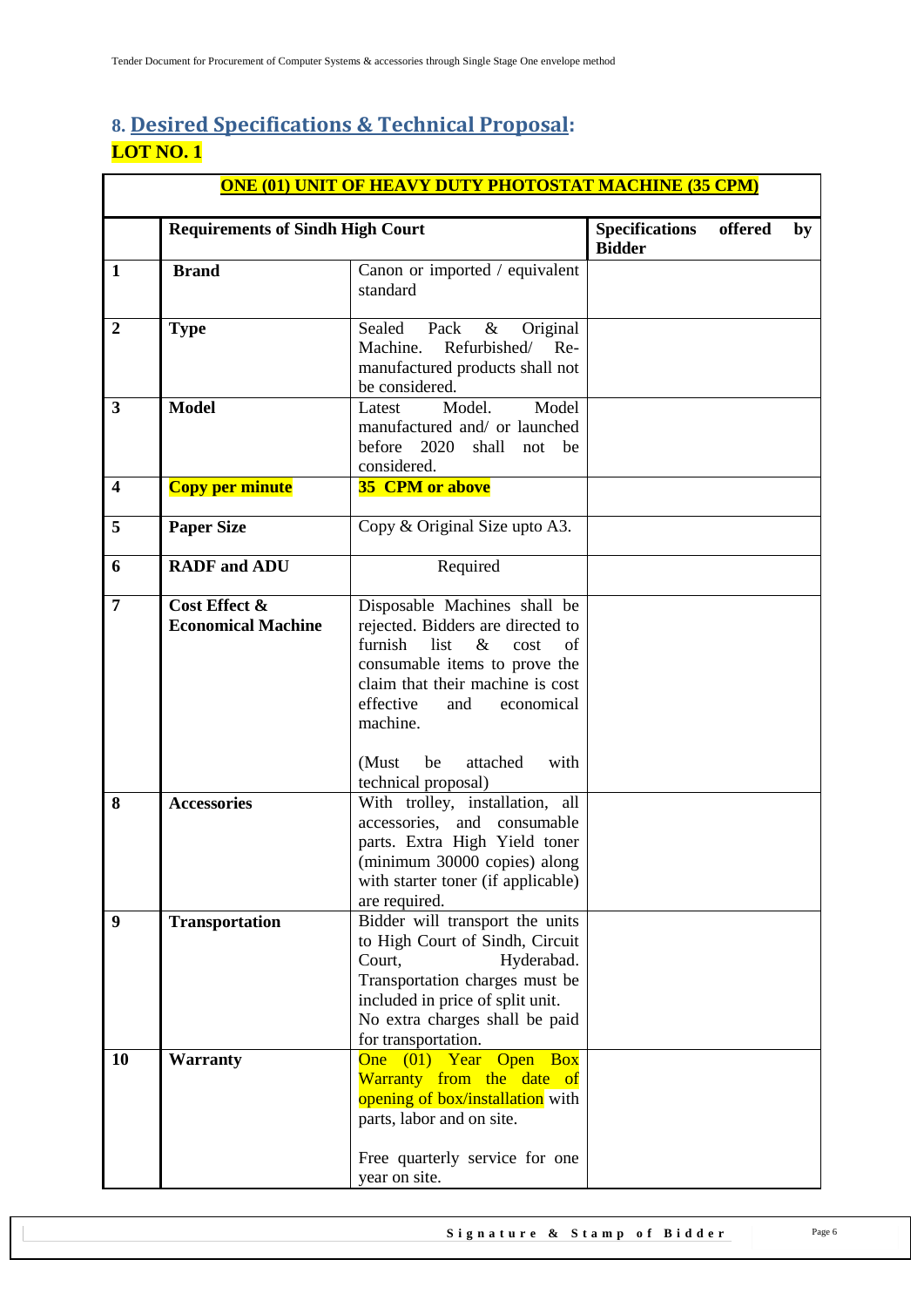| <b>FIVE (05) UNITS OF 1.5 TON SPLIT A.Cs</b> |                                                 |                                            |  |  |  |  |
|----------------------------------------------|-------------------------------------------------|--------------------------------------------|--|--|--|--|
|                                              | Requirement of Sindh High Court, Circuit Court, | <b>Specifications</b><br>offered<br>$b\nu$ |  |  |  |  |
| Hyderabad                                    |                                                 | <b>Bidder</b>                              |  |  |  |  |
| <b>Brand</b>                                 | <b>Kenwood e Grande Pearl or equivalent</b>     |                                            |  |  |  |  |
|                                              | standard                                        |                                            |  |  |  |  |
| <b>Cooling</b>                               | $1.5$ Ton                                       |                                            |  |  |  |  |
| <b>Power</b><br>in                           |                                                 |                                            |  |  |  |  |
| <b>Ton</b>                                   |                                                 |                                            |  |  |  |  |
| <b>Technology</b>                            | Non-invertor                                    |                                            |  |  |  |  |
| <b>Accessories</b>                           | With all required accessories/ wires/           |                                            |  |  |  |  |
|                                              | installation etc.                               |                                            |  |  |  |  |
| <b>Installation</b>                          | Bidder will provide complete installation       |                                            |  |  |  |  |
|                                              | kit. Cost of standard installation kit must     |                                            |  |  |  |  |
|                                              | be included in price of split unit. No extra    |                                            |  |  |  |  |
|                                              | charges shall be paid for installation kit.     |                                            |  |  |  |  |
|                                              | will<br>Product<br>be<br>installed<br>by<br>the |                                            |  |  |  |  |
|                                              | Technicians of bidder at Circuit Court,         |                                            |  |  |  |  |
|                                              | Hyderabad. Installation charges must be         |                                            |  |  |  |  |
|                                              | included in price of split unit. No extra       |                                            |  |  |  |  |
|                                              | charges shall be paid for installation.         |                                            |  |  |  |  |
| <b>Transporta</b>                            | Bidder will transport the units to High         |                                            |  |  |  |  |
| tion                                         | of<br>Sindh, Circuit<br>Court<br>Court,         |                                            |  |  |  |  |
|                                              | Hyderabad. Transportation charges must          |                                            |  |  |  |  |
|                                              | be included in price of split unit.             |                                            |  |  |  |  |
|                                              | No extra charges shall be paid for              |                                            |  |  |  |  |
|                                              | transportation.                                 |                                            |  |  |  |  |
| <b>Warranty</b>                              | <b>Standard Company Warranty</b>                |                                            |  |  |  |  |
|                                              | 3 Years Compressor, 1 Year Parts &              |                                            |  |  |  |  |
|                                              | Service.                                        |                                            |  |  |  |  |

#### **LOT NO 2**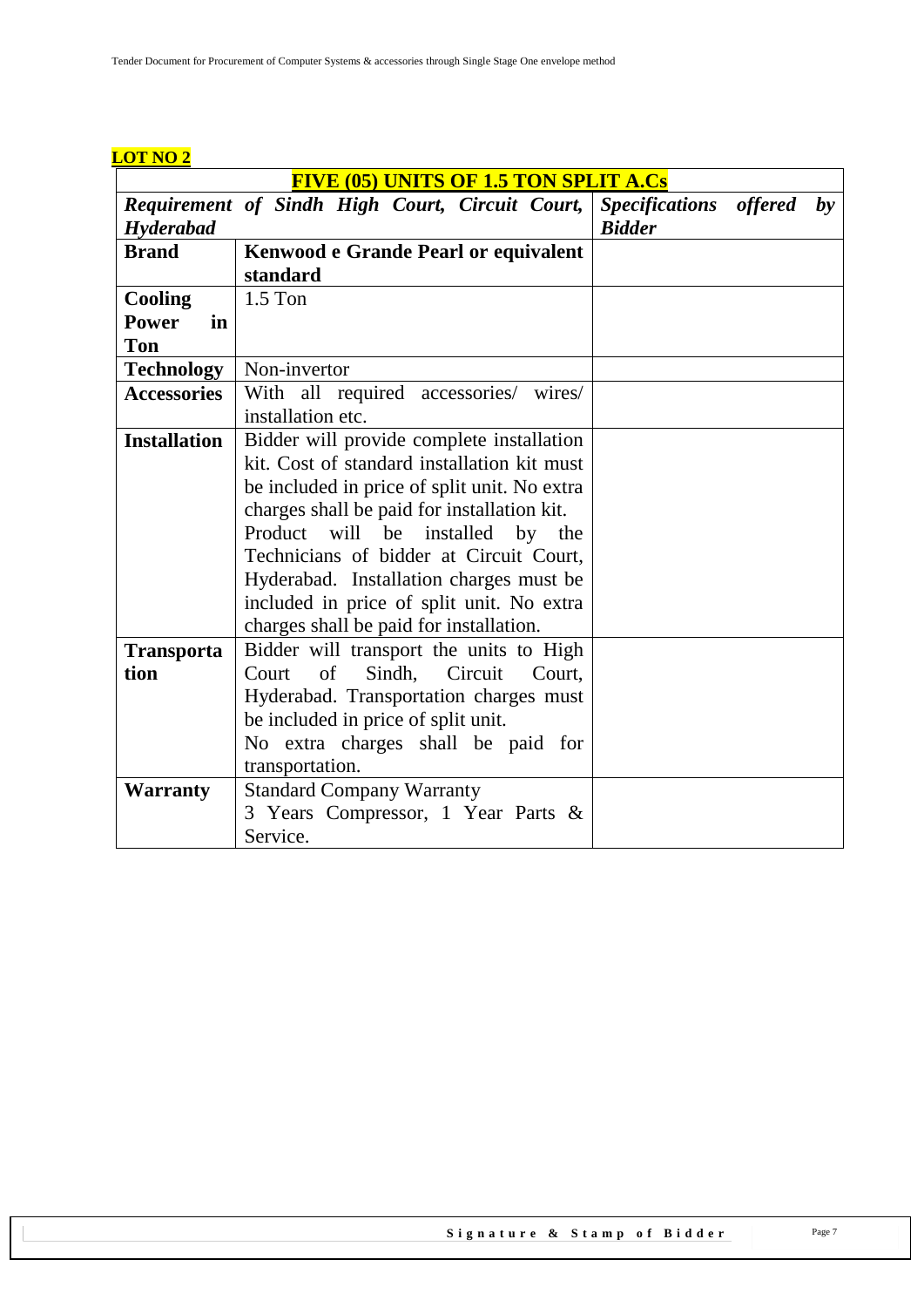#### <span id="page-7-0"></span>**9. Sample of Financial Proposal:**

| Lot $#$ | Make & Model                                           | Unit Price with all Unit Price with all<br>installation,   taxes,<br>taxes,<br>transportation<br>etc<br>Rs. (in figures) | installation,<br>transportation etc Rs.<br>(in words) |
|---------|--------------------------------------------------------|--------------------------------------------------------------------------------------------------------------------------|-------------------------------------------------------|
| 01      | <b>Heavy Duty Photostat</b><br><b>Machine (35 CPM)</b> |                                                                                                                          |                                                       |

| Lot $#$ | Make & Model      | Price<br>Unit<br>installation,   taxes,<br>taxes,<br>transportation<br>etc <sub>1</sub><br>Rs. (in figures) | with all Unit Price with all<br>installation,<br>transportation etc Rs.<br>(in words) |
|---------|-------------------|-------------------------------------------------------------------------------------------------------------|---------------------------------------------------------------------------------------|
| 02      | 1.5 ton Split A.C |                                                                                                             |                                                                                       |

- No extra charges shall be paid for transportation in Hyderabad.
- All Government taxes shall be applicable as per rules.
- Successful Bidder (s) shall be bound to submit all required documents along with bill to Additional Registrar, Circuit Court Hyderabad. Successful bidder (s) will receive cheque form the office of Additional Registrar, Circuit Court Hyderabad.

<span id="page-7-1"></span>

| <b>Name</b>        |  |
|--------------------|--|
|                    |  |
| <b>Designation</b> |  |
|                    |  |
| <b>Cell Number</b> |  |
|                    |  |
| Signature & stamp  |  |
|                    |  |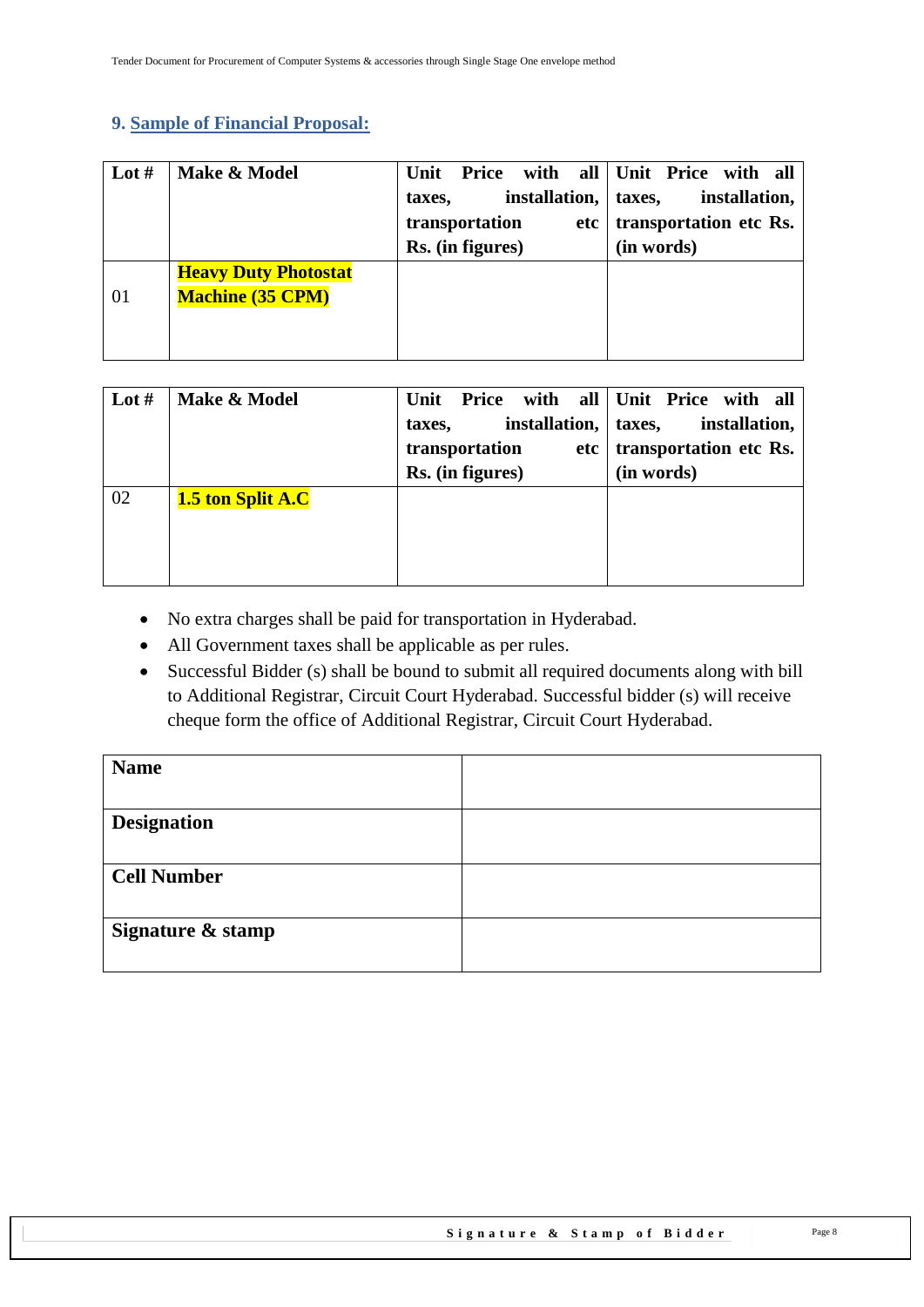## **10. Terms & Conditions:**

- 1. **Bidding Method**: *Single Stage-One Envelope* method will be adopted for bidding process as per SPPRA Rules. Bidders are required to submit separate technical & financial proposal.
- 2. **Qualification/ Eligibility:** Bidders are bound to submit soft and hard copies of all documents as mentioned in Eligibility Criteria Section, in order to establish their eligibility to participate in bid. In case of non-availability/ non-flagging of either, soft or hard copy, bidder may be disqualified.
- 3. **Bid Security:** Bidder shall submit 1% bid security favoring Registrar, High Court of Sindh, Karachi.
- 4. **Release of Bid Security**: The bid security of unsuccessful bidder will be released by SHC after award of work or after expiry of bid validity period as per rules.
- 5. **Late Bids**: Sindh High Court shall not consider any bid that arrives after the deadline for submission of bids, as reflected in NIT. Any bid received after the deadline for submission of bids shall be declared late, rejected, and returned unopened to the Bidder.
- 6. **Responsive Bids**: A substantially responsive Bid is one that conforms to all the terms, conditions, and specifications of the Bidding Documents without material deviation, reservation, or omission. Non-responsive Bids shall not be considered. Bidders are advised in their own interest to prepare their bids as per format, requirements, terms & conditions, mentioned in bid documents. Bidders are also advised to submit soft and hard copies of all required documents along with their bids.
- 7. **Award of Contract**: Sindh High Court may award the Contract to the **technically qualified Bidder** whose offer has been determined to be the lowest bid and is substantially responsive to the Bidding Documents, provided further that the Bidder is determined to be qualified to perform the Contract satisfactorily.
- 8. **Notification/ Purchase Order for Award of Contract**: Prior to the expiration of the period of bid validity, Sindh High Court will notify the successful Bidder, in writing, that its Bid has been accepted. Until a formal Contract is prepared and executed, the purchase order/ notification of award shall constitute a binding Contract.
- 9. **Performance Security**: The bid security of successful bidder will be released by Sindh High Court after submission of Performance Security equal to **5% of total cost of contract**.
- 10. **Release of Performance Security**: Performance Security shall be released after successful delivery of goods and issuance of satisfactory certificate from the concerned department.
- 11. **Validity Period:** The procurement contract will be awarded within bid **validity period i.e. 90 days** as per Rules.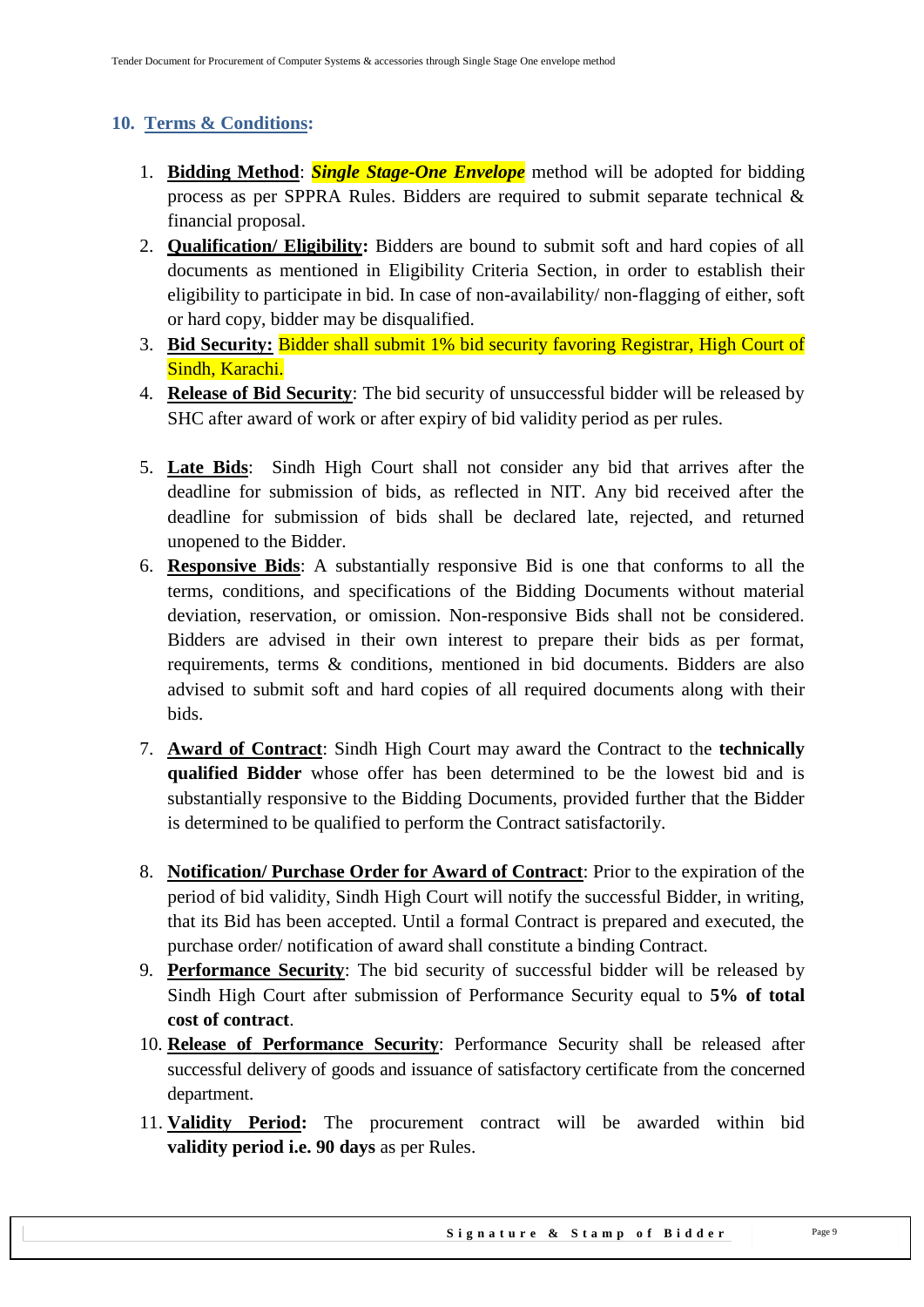- 12. **Receiving/Acceptance of Purchase Order:** The vendor will sign the copy of the Purchase Order as acknowledgement. Copy of Purchase Order along with relevant documents must be submitted along with bill.
- 13. **Delivery Mechanism**: Successful bidder (s) shall deliver the goods at High Court of Sindh, Circuit Court Hyderabad within **seven (07) calendar days** of issuance of Purchase Order as due to closing of financial year, funds will be lapsed.
- 14. **Delayed Delivery:** 1% penalty of the total amount will be imposed per week for which the company/firm/agency failed to deliver within the delivery/execution period or the request for extension in delivery time declined by SHC.
- 15. **Transportation:** Goods will be delivered at High Court of Sindh, Circuit Court Hyderabad and no extra charges shall be paid for transportation of goods.
- 16. **Inspection:** Physical inspection will be carried out by the concerned staff members of Hyderabad. Ordered material is subject to final inspection at the time of delivery.
- 17. **Quantity Delivered:** Competent Authority reserves the right to increase/decrease the quantity as per requirement and availability of funds, as per rules.
- 18. **Payment Term:** Payment shall not be made in advance before making delivery.
- 19. **Condition of Goods**: All items must meet in all respects with the specifications & conditions of the Order and must be in good condition & conform to the best industrial quality standards; otherwise they will be liable to be rejected as per rules.
- 20. **Rejection of Goods:** We reserve the right to cancel any or all the items if material is not in accordance with our specification or if the delivery is delayed.
- 21. **Disclosure of Confidential Script/Material:** All rights reserve with the SHC and no information either in written/electronic media/copying form should be disseminated without the permission of the authority.
- 22. **Resolution of Differences:** In case of any difference or dispute arises between the parties, the same shall be dealt with as per rules.
- 23. **Rules, Regulations & Policies:** All rules, regulations and policies will be governed in accordance to the SPPRA.
- 24. **Mistakes in Calculation:** The contractor/ supplier will be liable for any mistakes in calculation of price/ rate and amount and shall be liable to suffer the loss arises at any stage of contract, due to mistakes in calculation or tax rates.
- 25. **Government tax(es), levi(es) and charges(s)**: All Government taxes (including Income tax and stamp duty), levies and charges will be charged as per rules. Bidder should keep them updated regarding taxation issues in consultation with the relevant tax regulatory authorities.
- 26. **Alternative Bids**: Alternative bids shall not be considered.
- 27. **Cost of Bidding**: The Bidder shall bear all costs associated with the preparation and submission of its bid, and Sindh High Court shall not be responsible or liable for those costs, regardless of the conduct or outcome of the bidding process.
- 28. **Rights of Sindh High Court**: Sindh High Court reserves the right to accept or reject any bid, and to annul the bidding process and reject all bids at any time prior to contract award, without thereby incurring any liability to Bidders.